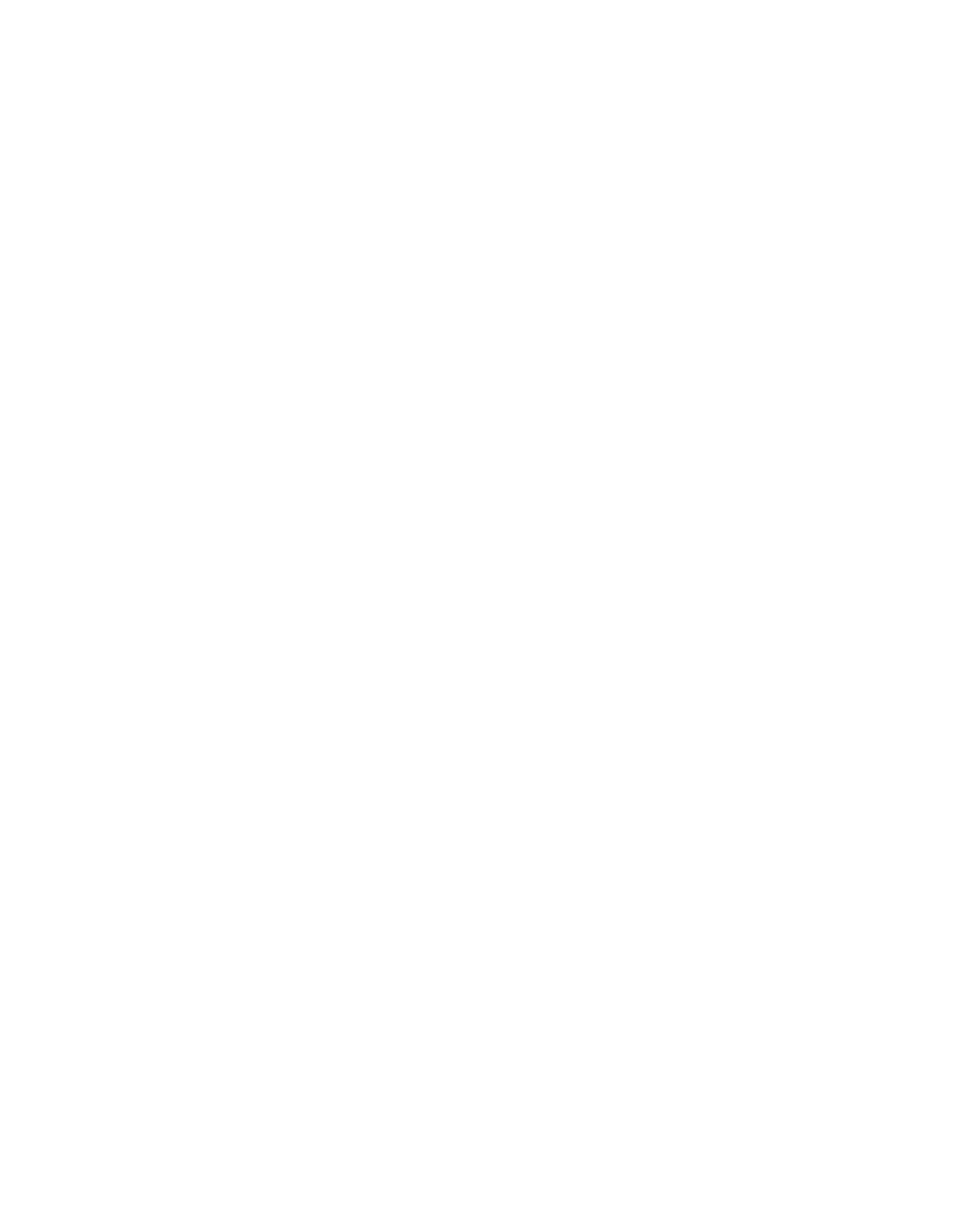# Ecumenical Visions for the 21st Century A Reader for Theological Education

**Edited by Mélisande Lorke and Dietrich Werner**

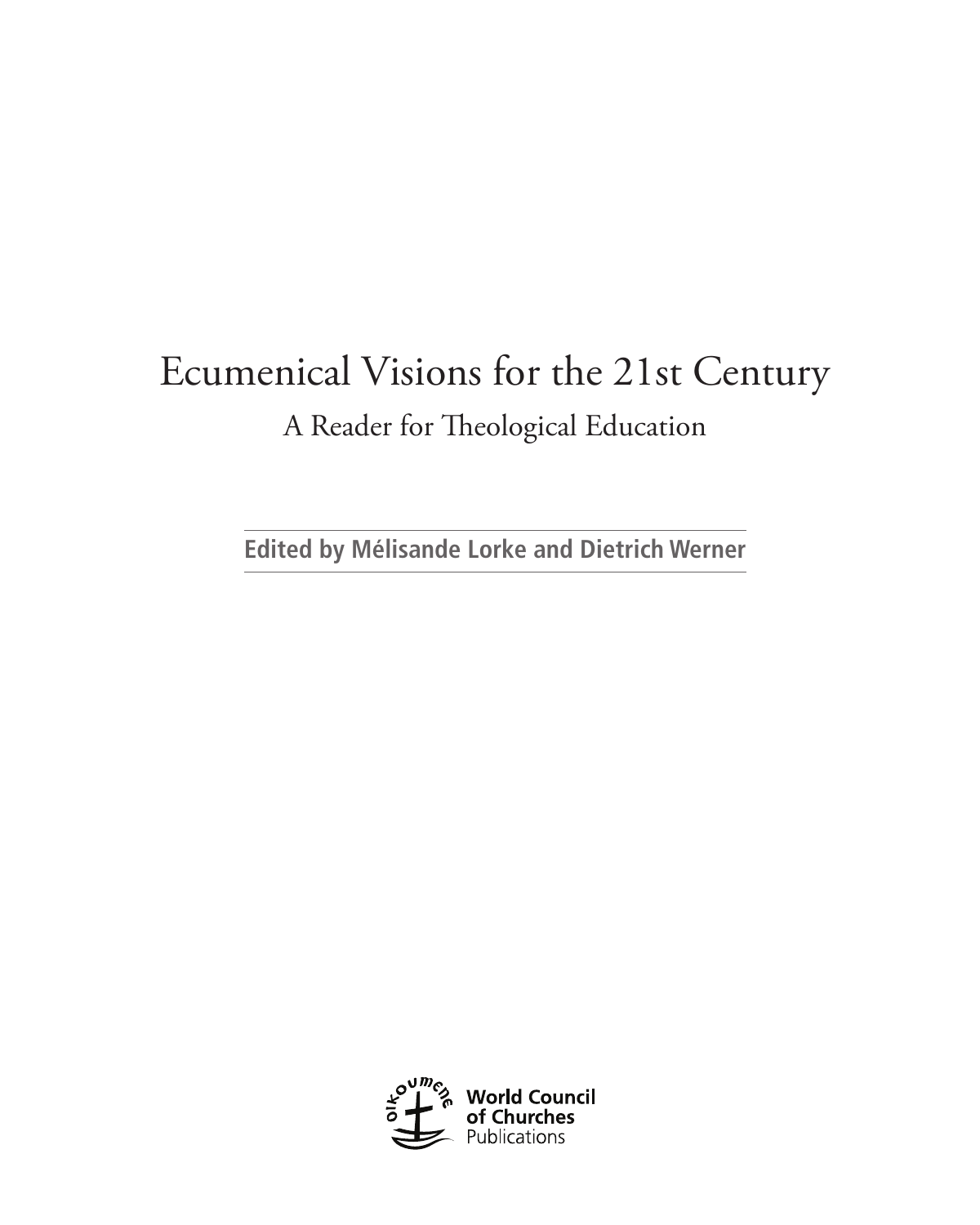Copyright © 2013 WCC Publications. All rights reserved. Except for brief quotations in notices or reviews, no part of this book may be reproduced in any manner without prior written permission from the publisher. Write: publications@wcc-coe.org.

WCC Publications is the book publishing programme of the World Council of Churches. Founded in 1948, the WCC promotes Christian unity in faith, witness and service for a just and peaceful world. A global fellowship, the WCC brings together more than 349 Protestant, Orthodox, Anglican and other churches representing more than 560 million Christians in 110 countries and works cooperatively with the Roman Catholic Church.

This volume is accompanied by a CD-ROM with additional readings; in the table of contents the additional readings are listed in shaded type.

Scripture quotations from the New Revised Standard Version Bible, © copyright 1989 by the Division of Christian Education of the National Council of the Churches of Christ in the USA are used by permission.

Cover and interior design: 4 Seasons Book Design/Michelle Cook Cover image: "Journey with Jesus," He Qi. Used with permission of the artist. See www.heqigallery.com

ISBN: 978-2-8254-1598-6

World Council of Churches 150 route de Ferney, P.O. Box 2100 1211 Geneva 2, Switzerland http://publications.oikoumene.org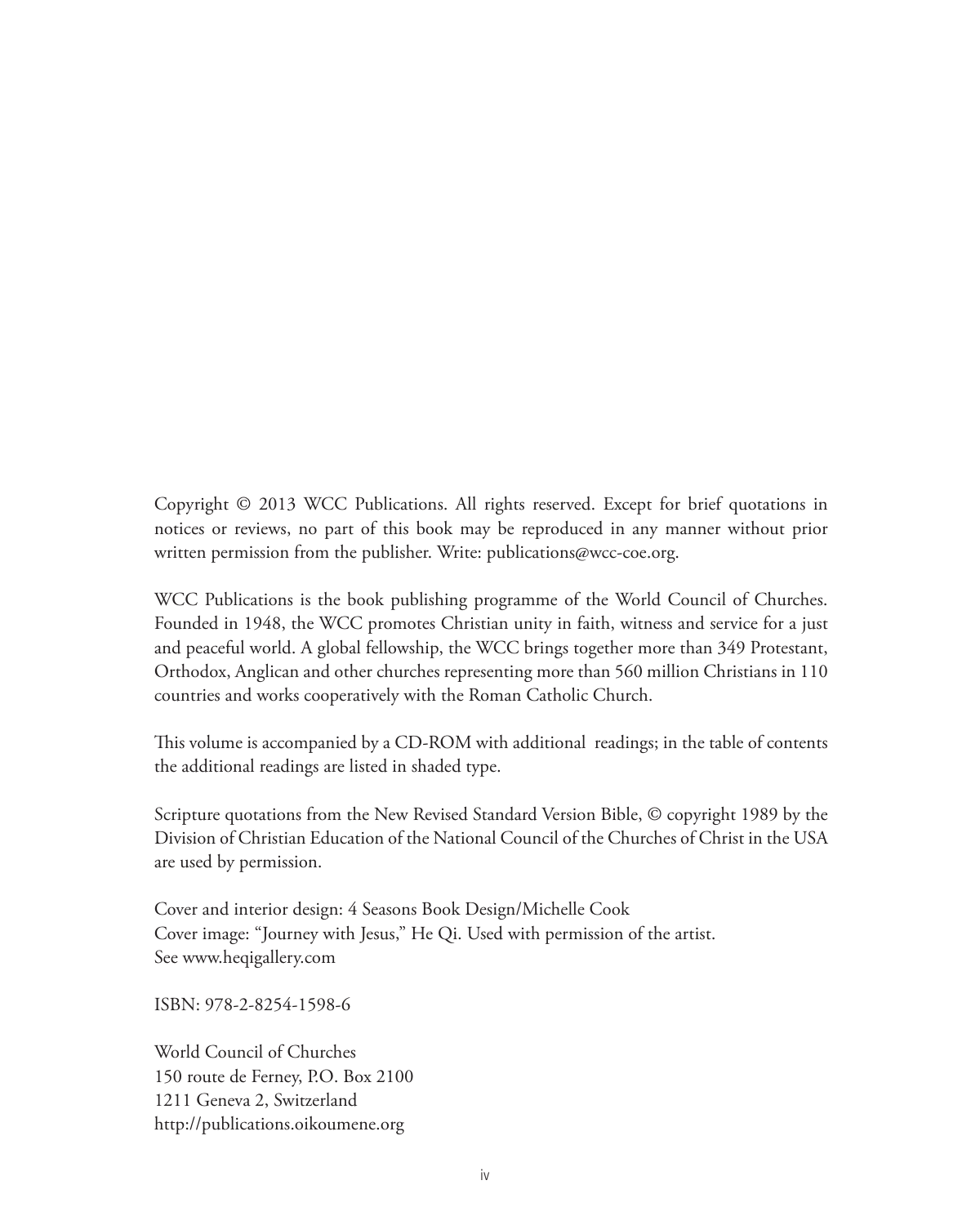## **CONTENTS**

| Foreword Rev. Dr Olav Fykse Tveit                    | ix   |
|------------------------------------------------------|------|
| Foreword Rev. Dr Sam-Hwan Kim                        | xi   |
| Foreword Rev. Dr Jong-Wha Park                       | xii  |
| Editors' Preface Mélisande Lorke and Dietrich Werner | xiii |

## **PART ONE The WCC Assembly, the Ecumenical Movement and the Korean Context**

| <b>Chapter 1. The WCC and the Ecumenical Movement in the Context</b><br>of World Christianity                                                | 3  |
|----------------------------------------------------------------------------------------------------------------------------------------------|----|
| 1. The World Council of Churches in the Ecumenical Movement<br>Theodore Gill                                                                 | 3  |
| 2. The Ecumenical Movement in the Context of World Christianity in the 21st Century<br>Martin Robra                                          | 7  |
| 3. What Is an Assembly?<br>Doug Chial                                                                                                        | 15 |
| 4. The Demographic Status of World Christianity in the 21st Century<br>Todd M. Johnson and Gina A. Bellofatto                                | 17 |
| 5. Towards a Common Understanding and Vision of the World Council of Churches:<br>The CUV Document                                           | 27 |
| <b>Chapter 2. The Korean Context and Asian Christianity</b>                                                                                  | 39 |
| 6. Ecumenism in (South) Korea: The Context for Hosting the 10th Assembly of the WCC<br>Park Kyung-Seo                                        | 39 |
| 7. Churches Together in God's Mission: A Case Study on Reconciliation with North Korea<br>Viktor W. S. Hsu                                   | 45 |
| 8. Reclaiming Theological Significance of Women's Religious Choice-in-Differential:<br>Korean Women's Choice of Christianity<br>Namsoon Kang | 51 |
| 9. The Rise of Asian Pacific Christianity and Challenges for the Church Universal<br>Michael Nai-Chiu Poon                                   | 65 |
| 10. Towards Life-Enhancing Civilization in Asia: Korean Perspectives<br>Park Seong-Won                                                       | 73 |
| 11. Theological Education in (South) Korea<br>Park Choong Koo                                                                                | 80 |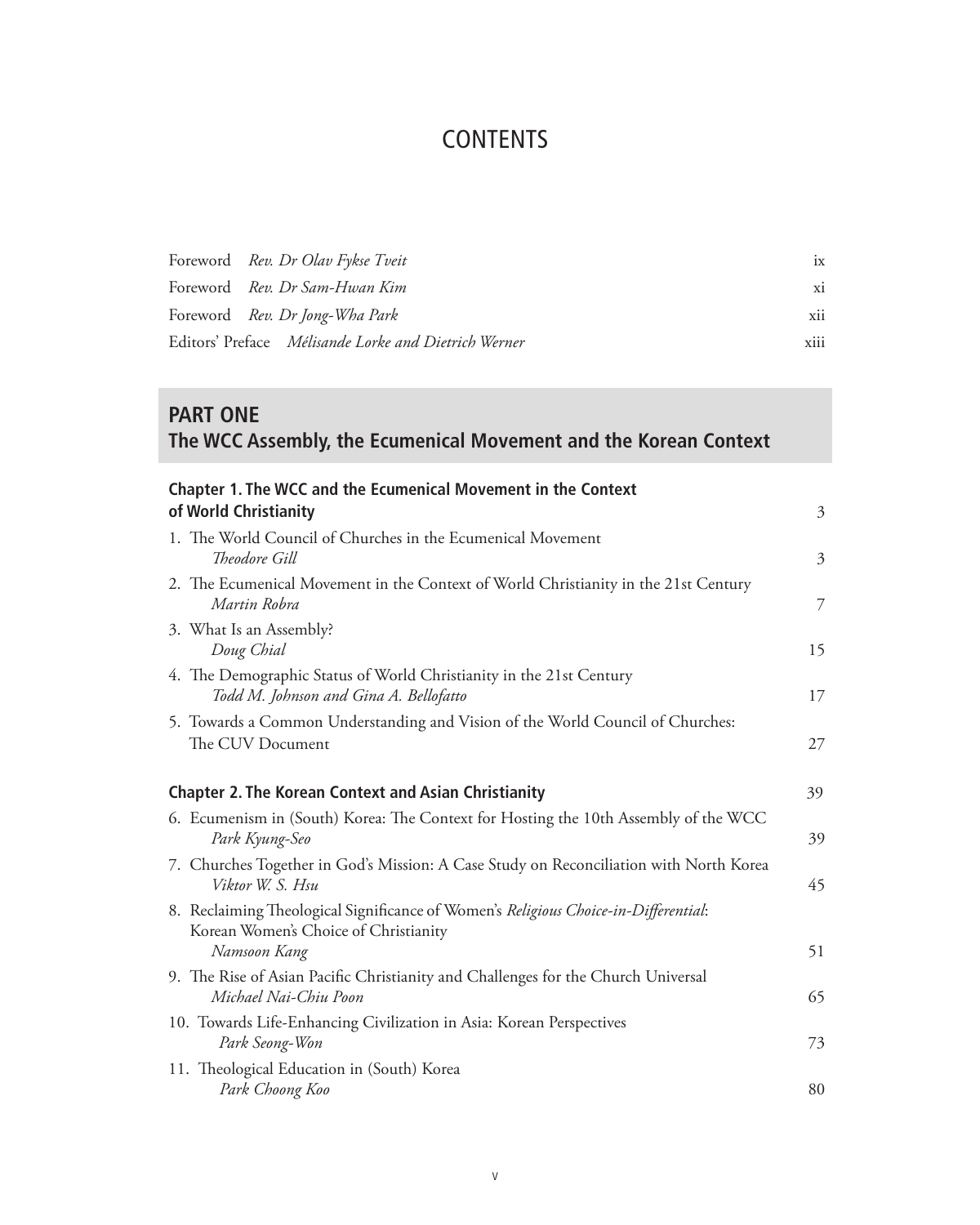| 12. Relations between Ecumenicals and Evangelicals in Asia                                                                                                      |     |
|-----------------------------------------------------------------------------------------------------------------------------------------------------------------|-----|
| Siga Arles                                                                                                                                                      | 86  |
| 13. Public Witness of Korean Churches and Christians on Social Issues                                                                                           | 95  |
| a. Korean Declaration of Faith for Life and Peace                                                                                                               | 95  |
| b. The Declaration of South Korean Churches for the Peaceful Reunification                                                                                      |     |
| of the Korean Peninsula                                                                                                                                         | 100 |
| c. A People's Charter on Peace for Life                                                                                                                         | 104 |
| d. Faith Declaration of Korean Christians for a World Free of Nuclear Weapons and<br>Nuclear Power: A Joint Ecumenical Call to Commemorate the 93rd Anniversary |     |
| of the March First Independence Movement in 1919                                                                                                                | 113 |
| e. Kairos Global Faith Stance                                                                                                                                   | 118 |
| 14. The Contribution of the Ecumenical Movement for Churches and Society in Korea<br>Chai Soo-Il                                                                | 118 |
| 15. Christian Mission in Korea and Its Perspectives: A Critical Reflection                                                                                      |     |
| Heung-Gyu Kim                                                                                                                                                   | 118 |

## **PART TWO Ecumenism in the 21st Century**

| <b>Chapter 3. Church and Unity</b>                                                                                                                                                      | 121 |
|-----------------------------------------------------------------------------------------------------------------------------------------------------------------------------------------|-----|
| 16. The Church: Towards a Common Vision                                                                                                                                                 | 121 |
| 17. Christian Perspectives on Theological Anthropology                                                                                                                                  | 147 |
| 18. God's Call to Unity and Our Commitment                                                                                                                                              | 166 |
| 19. Reflection on the Marks of the Church: Report of the Joint Consultative Group<br>between Pentecostals and the WCC                                                                   | 167 |
| 20. The Spiritual Roots of Ecumenism: A Fresh Look with Some Practical Recommendations                                                                                                  | 173 |
| 21. Christian Unity and Pentecostal Mission<br>Cecil Robeck                                                                                                                             | 189 |
| 22. International Bilateral Theological Dialogues in the Context of World Christianity:<br>The Dar es Salaam Report of the 10th Forum of Bilateral Dialogues<br>(Faith and Order, 2012) | 190 |
| 23. Maintaining the Theological and Moral Teachings and Practices of the Early Church:<br>Inter-Orthodox Pre-Assembly Consultation Statement                                            | 190 |
| 24. Joint Declaration of the Doctrine of Justification by the Lutheran World Federation<br>and the Catholic Church                                                                      | 190 |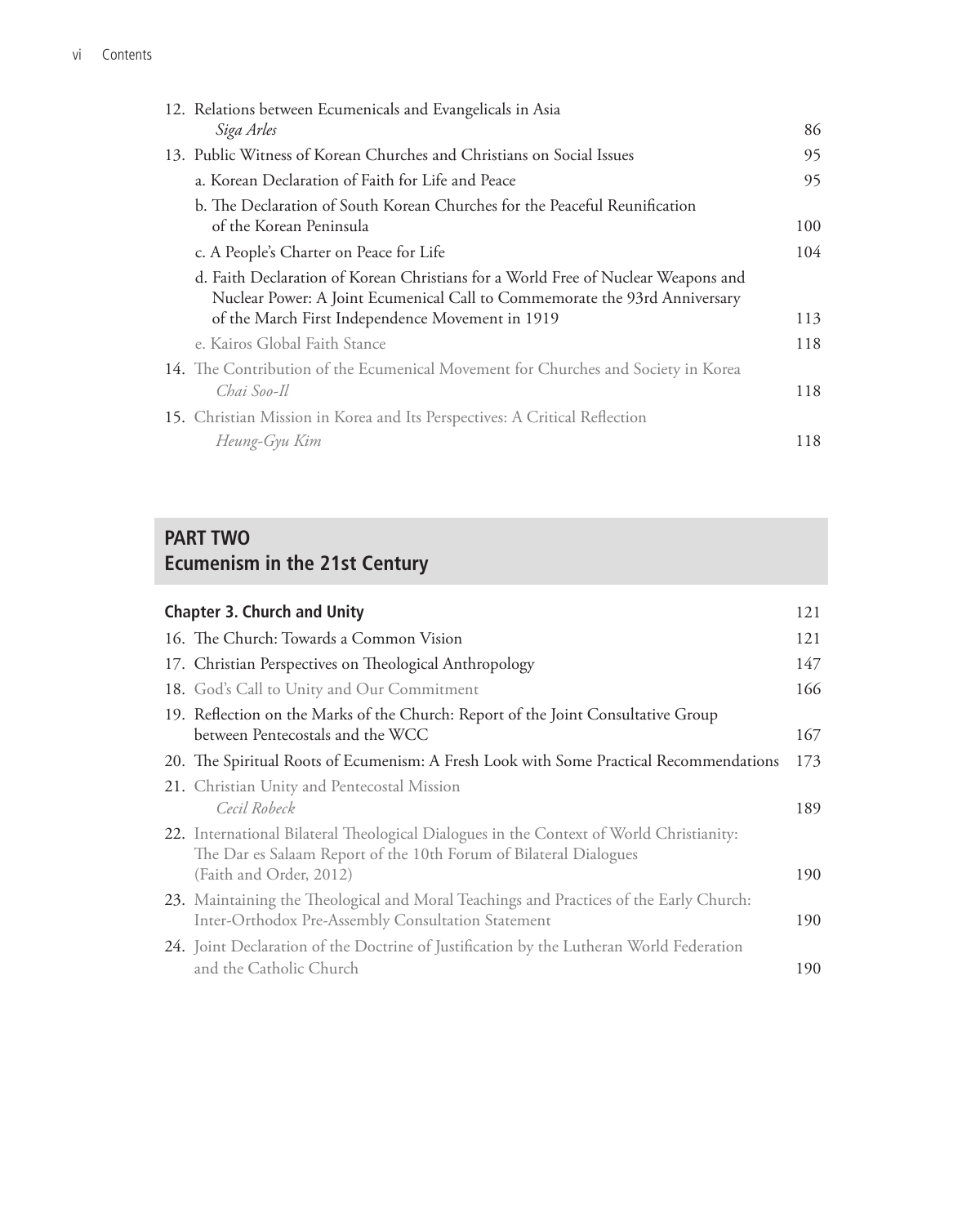| <b>Chapter 4. Mission and Evangelism</b>                                                                                  | 191 |
|---------------------------------------------------------------------------------------------------------------------------|-----|
| 25. Together towards Life: Mission and Evangelism in Changing Landscapes                                                  | 191 |
| 26. Christian Witness in a Multi-Religious World: Recommendations for Conduct                                             | 206 |
| 27. "Come, Holy Spirit": Who? Why? How? So What?                                                                          |     |
| Kirsteen Kim                                                                                                              | 209 |
| 28. We Believe in the Holy Spirit, the Church and the Life of the World to Come:                                          |     |
| Part III of the Faith and Order Study "Confessing the One Faith"                                                          | 214 |
| <b>Chapter 5. Justice and Peace</b>                                                                                       | 215 |
| 29. Economy of Life, Justice, and Peace for All: A Call to Action                                                         | 215 |
| 30. A Moment of Truth: A Word of Faith, Hope, and Love from the Heart<br>of Palestinian Suffering                         | 225 |
| 31. The São Paolo Statement: International Financial Transformation for the Economy of Life                               | 233 |
| 32. An Ecumenical Call to Just Peace                                                                                      | 240 |
| 33. The Accra Confession: Covenanting for Justice in the Economy and the Earth                                            | 247 |
| 34. Reclaiming Communication for Life, Justice and Peace: Busan Communication Statement                                   | 250 |
|                                                                                                                           |     |
| <b>Chapter 6. Theology of Life and Climate Justice</b>                                                                    | 251 |
| 35. Listening to Creation Groaning: Reflection and Notes on Creation Theology                                             | 251 |
| 36. Care for God's Creation: A Dangerously Neglected Theme                                                                | 259 |
| 37. WCC Statements on Climate Change (2000-2011)                                                                          | 265 |
|                                                                                                                           |     |
| <b>Chapter 7. Bible and Hermeneutics</b>                                                                                  | 266 |
| 38. Rereading Biblical Traditions on the Promised Land: Bern Perspective, 2008                                            | 266 |
| 39. Rereading Biblical Traditions on Violence in the Name of God: Hofgeismar Message, 2012                                | 268 |
| 40. Rereading Biblical Traditions on Crisis and Catastrophes as Used in Christian Zionism,<br>Climate Change and HIV/AIDS | 270 |
| 41. A Treasure in Earthen Vessels: Study Document on Ecumenical Hermeneutics:                                             |     |
| Faith and Order 1998                                                                                                      | 270 |
|                                                                                                                           |     |
| <b>Chapter 8. Migration and Inclusive Communities</b>                                                                     | 271 |
| 42. The "Other" Is My Neighbour: Developing an Ecumenical Response to Migration                                           | 271 |
| 43. Just and Inclusive Communities: Theological Reflections                                                               | 288 |
| Chapter 9. HIV/AIDS, Health and Healing                                                                                   | 297 |
| 44. Expanding and Expounding Resilience: Theological Institutions Responding to HIV                                       | 297 |
| 45. Mission as Ministry of Reconciliation                                                                                 | 303 |
| 46. The Healing Mission of the Church                                                                                     | 317 |
|                                                                                                                           |     |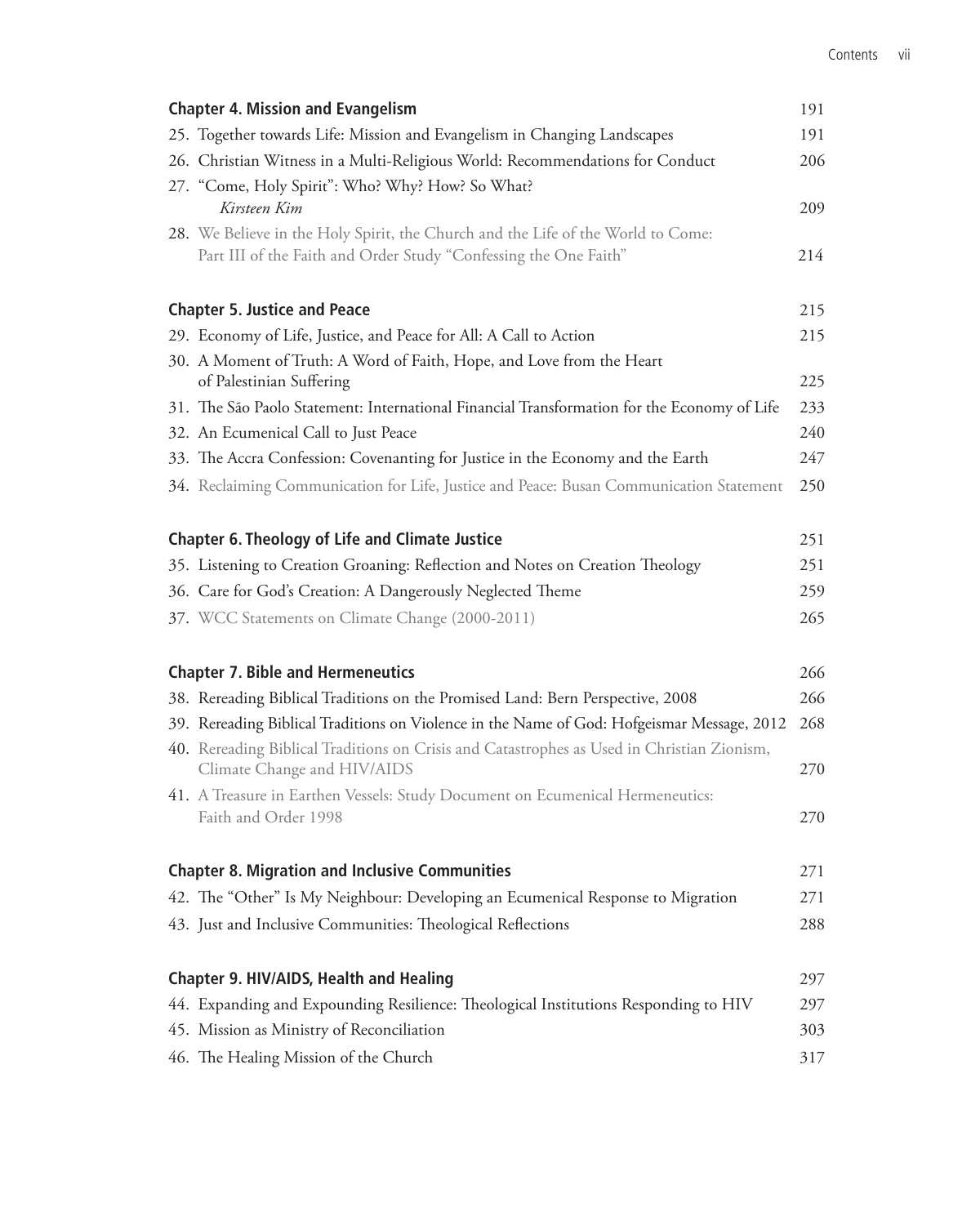| <b>Chapter 10. Interreligious Dialogue</b>                                                              |     |
|---------------------------------------------------------------------------------------------------------|-----|
| 47. Ecumenical Considerations for Dialogue and Relations with People of Other Religions                 | 332 |
| 48. Christian Self-Understanding in Relation to Islam                                                   | 337 |
| 49. Learning to Explore Love Together: Suggestions to the Churches for Responding<br>to "A Common Word" | 352 |
| 50. Theology of Dialogue: Vision of the Catholic Church in Asia                                         |     |
| Edmund Chia                                                                                             | 352 |
| <b>Chapter 11. Common Prayer and Worship</b>                                                            | 353 |
| 51. A Framework for Common Prayer at WCC Gatherings                                                     | 353 |
| Chapter 12. The Future of Ecumenism in the 21st Century                                                 | 362 |
| 52. A Changing World: Reflections on the Changing Landscapes of World Christianity                      | 362 |
| 53. Ecumenism in the 21st Century                                                                       | 369 |
| <b>Chapter 13. Ecumenical Formation and Theological Education</b>                                       | 382 |
| 54. Leadership Formation in the Changing Landscapes of World Christianity:                              |     |
| Ecumenical Covenant on Theological Education                                                            | 382 |
| 55. Magna Charta on Ecumenical Theological Education in the 21st Century                                | 389 |
| 56. Edinburgh 2010 and the Future of Theological Education in the 21st Century                          | 394 |
| 57. Global Study Report of WCC on the Future of Theological Education<br>in World Christianity          | 394 |
| 58. Reception: A Key to Ecumenical Progress                                                             | 394 |
| 59. The Ecumenical Movement in Theological Education and in the Life                                    |     |
| of Orthodox Churches                                                                                    | 394 |
| Chapter 14. Youth, Women and Men in the Community of the Church                                         | 395 |
| 60. Transformative Masculinities in Partnership for Gender Justice                                      | 395 |
| 61. The Church in the Life of Youth and Youth in the Life of the Church                                 | 400 |
| Chapter 15. Diakonia                                                                                    | 401 |
| 62. Theological Perspectives on Diakonia in the 21st Century                                            | 401 |
|                                                                                                         |     |
| <b>Appendix</b>                                                                                         | 407 |
| 63. Core Bibliography on Ecumenism and World Christianity                                               | 407 |
| 64. Global List of Associations of Theological Schools                                                  | 429 |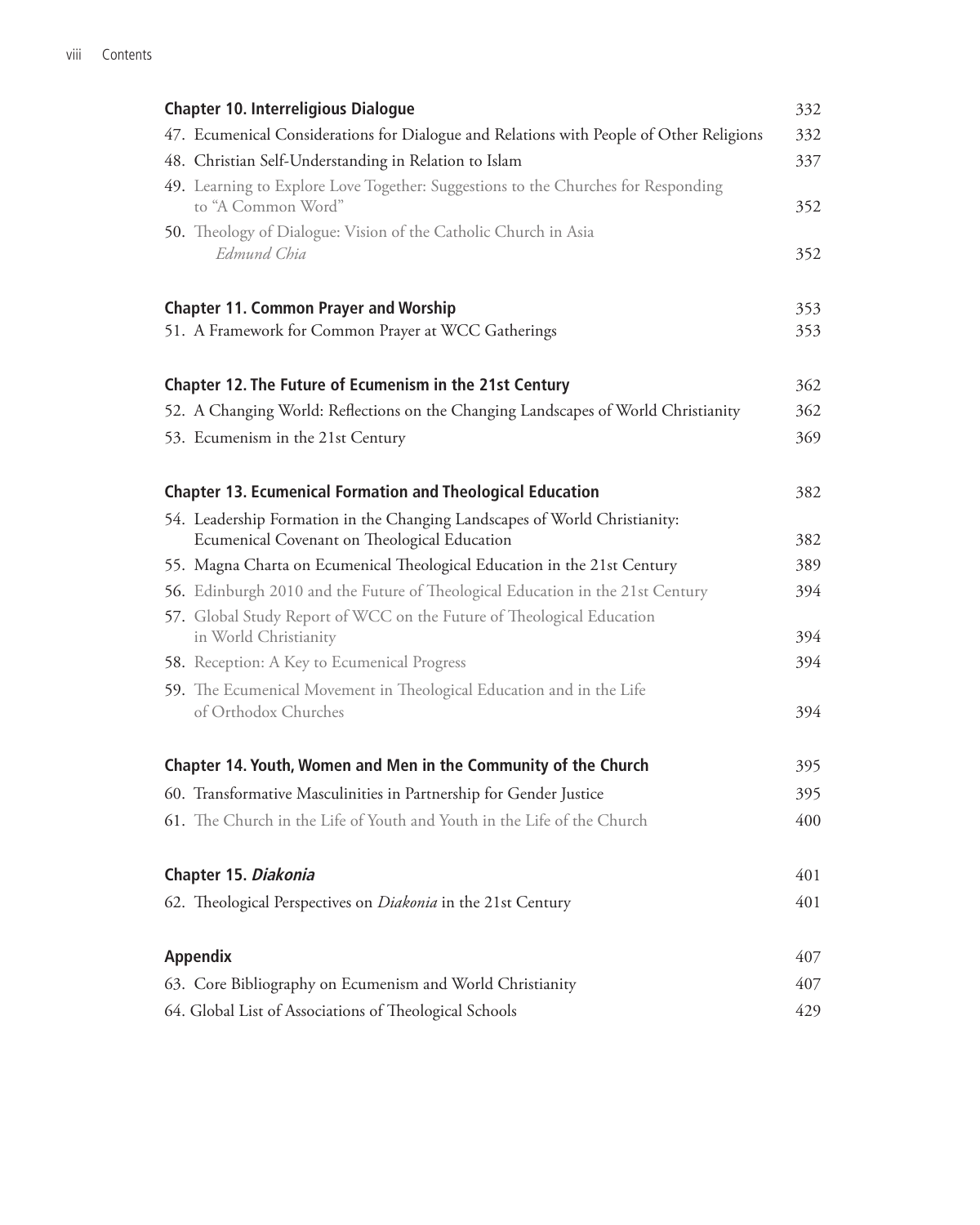#### Foreword by Rev. Dr Olav Fykse Tveit

I warmly welcome the book *Ecumenical Visions for the Twenty-First Century: A Reader for Theological Education,* produced by the Programme on Ecumenical Theological Education (ETE). It has been prepared as a core anthology for the Global Ecumenical Theological Institute (GETI), which will be held prior to and during the 10th Assembly of the World Council of Churches in Busan, South Korea, from 26 October to 9 November 2013. It is also meant as a long-term resource for theological courses and reflection on the future of ecumenism in the context of world Christianity in seminaries and theological faculties around the world.

Equipping a younger generation of ecumenically committed theologians and educators and inspiring them to articulate their vision of ecumenism for the 21st century is the goal of GETI and the current work of ETE. It is also of primary importance and a strategic interest for the World Council of Churches as a whole. It is the generation of younger theologians from all regions of the world today that will give shape to Christian unity, common witness and joint service in the cause of justice and peace under the different circumstances of our times today. The world needs people with Christian passion, spiritual commitment, theological competence and persistence to recapture and rearticulate a biblically well-grounded ecumenical vision and what it implies for the unity of the church in the context of world Christianity in the decades to come. Theological education and ecumenical formation play a key role in this endeavor.

The 10th Assembly in South Korea also points to the urgency and potential for churches to come together in a spirit of genuine and committed prayer, through its theme: "God of life, lead us to justice and peace." Orthodox traditions have reminded us that all proper Christian theology is rooted in doxology and prayer. Christian theology is invited to join with the prayers and longings of the whole church for the one God of life, who sustains and renews us. Christian theology is invited to listen and reflect on the cries for justice and peace in this world, to relate the essence of the gospel to the agonies of people and creation suffering today. There is a creational, even cosmic horizon for Christian hope and its theological reflection suggested in the theme's invocation of the God of life.

The double accountability of Christian theology to the church and the world, and the urgent concern for a new and inclusive ecumenical theology of life—facing the dramatic challenges of environmental destruction, land grabbing, violation of human rights and indigenous identities, the perpetuation of long-lasting regional and global and religious conflicts—also forms the core of this collection of key ecumenical texts from the work of the WCC in the past two decades. The 65 core texts gathered here shed light on key areas and thematic fields with which WCC-related programmes and commissions have been dealing. Many of the topics also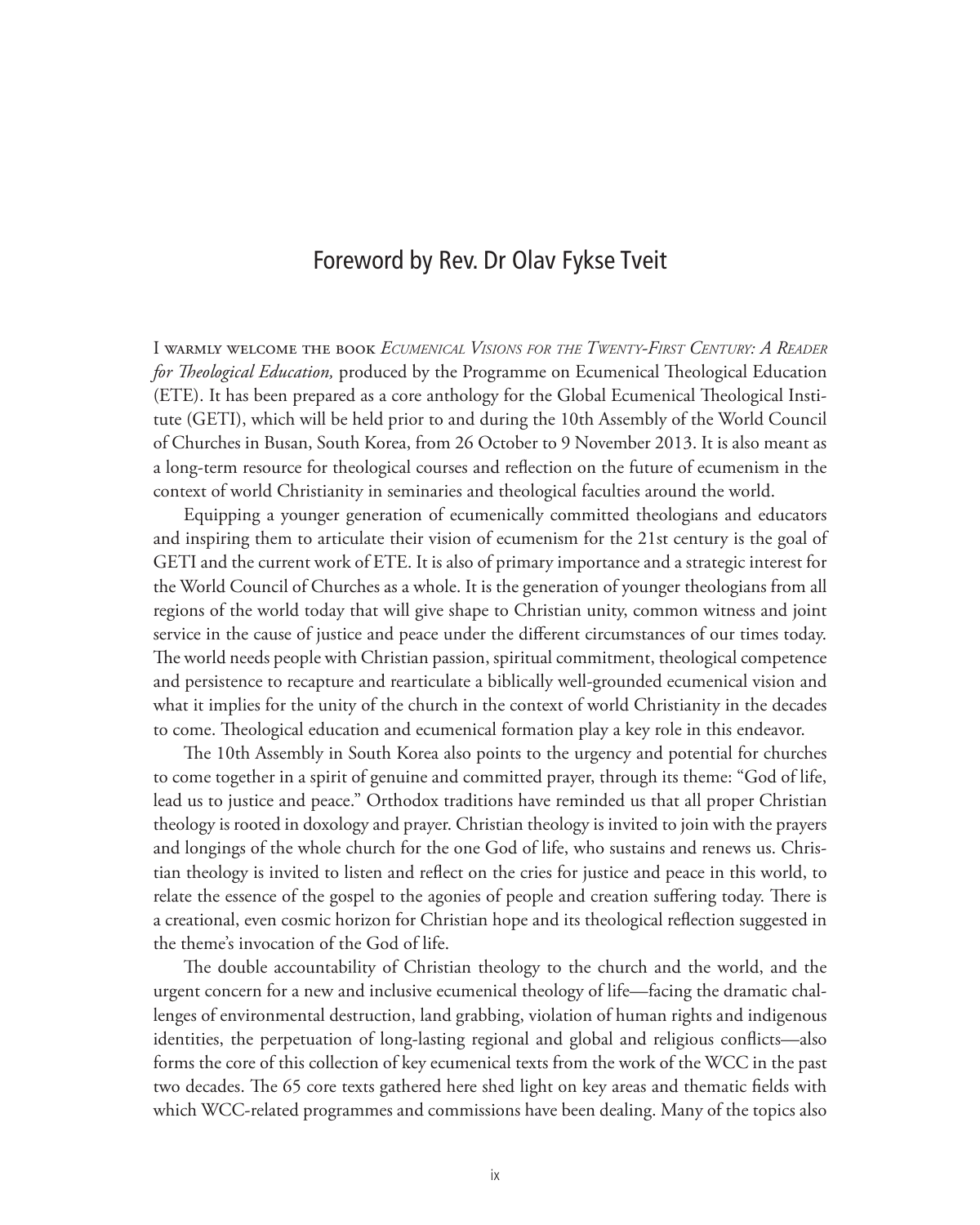will be formally part of the agenda of the assembly: Church and unity, mission and evangelism, peace and justice, Bible and hermeneutics, migration and migrant churches, HIV and AIDS, health and healing, interreligious dialogue, common prayer, ecumenism in the 21st century, ecumenical formation, youth, men and women in the community of the church, as well as *diakonia* are all represented here.

I congratulate and thank the team in ETE and all WCC staff colleagues who developed this initiative and those who have supported this anthology with advice and textual contributions. We hope that this volume will be a stimulus for deepened interest in ecumenical dialogue, theological discernment and active participation in the common tasks of world mission, common witness for justice and peace, Christian unity and interreligious dialogue in decades to come.

*Rev. Dr Olav Fykse Tveit* General Secretary World Council of Churches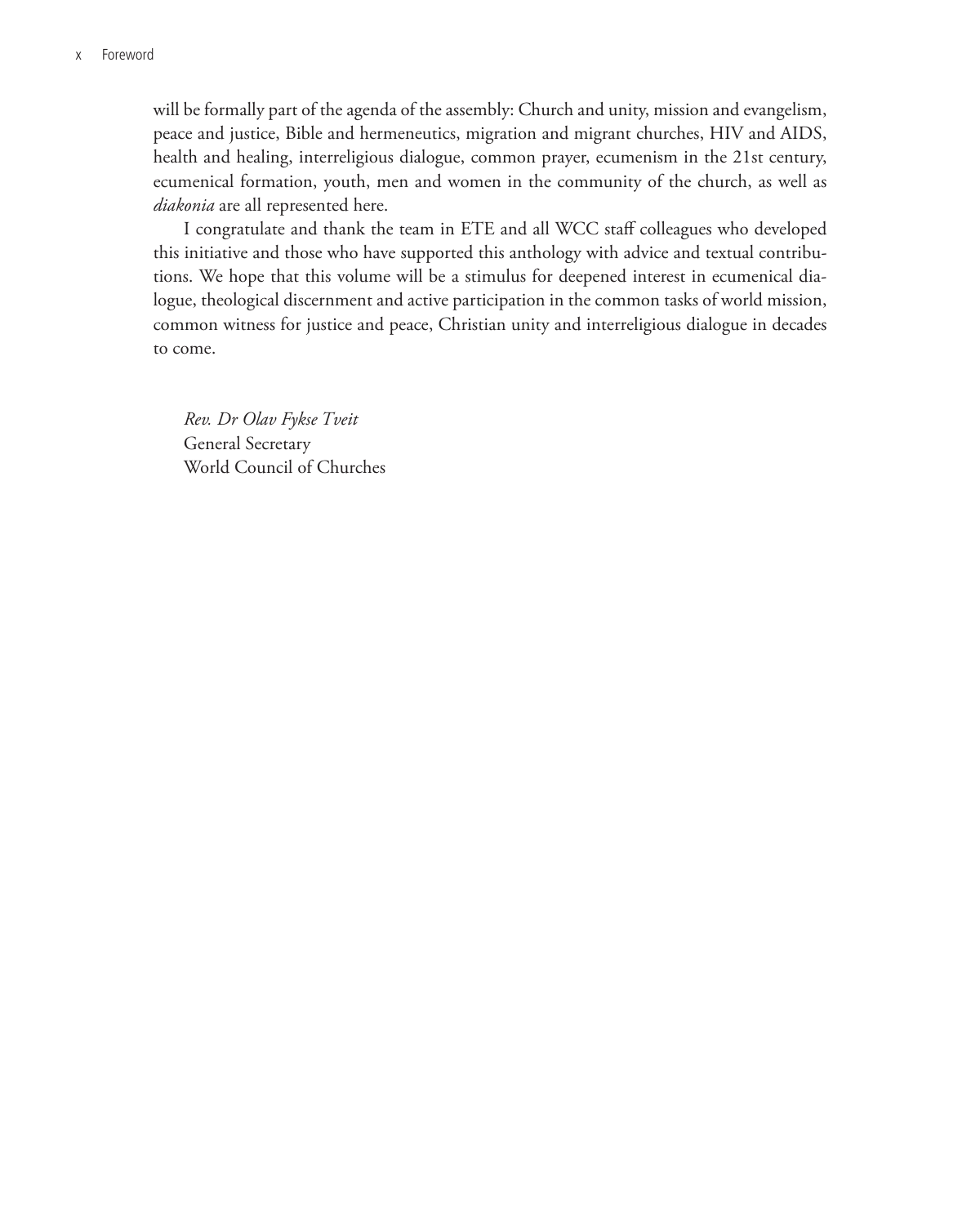#### Foreword by Rev. Dr Sam-Hwan Kim

ON BEHALF OF THE KOREAN HOST COMMITTEE FOR THE WCC 10<sup>TH</sup> ASSEMBLY IN BUSAN 2013, it is my outmost pleasure and honour to extend warm greetings of welcome to the GETI group to Korea.

This anthology is indeed a timely and most welcome publication to facilitate intensive deliberations and discussions of the GETI group, who are envisioned as future leaders in the global ecumenical movement.

The Korean Host Committee will do everything in its power to render every possible support of a successful gathering of the GETI group and to ensure fruitful discussions and lively exchanges throughout the assembly.

We hope that the WCC 2013 assembly will leave an everlasting signature and be a milestone of mutual enrichment in the ongoing ecumenical theological discourse, with the GETI group members as future key persons in the continuing ecumenical journey. We feel deeply gratified in welcoming the GETI group, because we also care about the future generation, and we offer our continuous work in collaborative ecumenical efforts with all our sisters and brothers in faith. We firmly believe that members of the GETI group will grow and develop themselves into the great leaders responding of the future to the call of God.

I herewith express my sincere gratitude for the publishers' efforts in bringing out this magnificent publication and wish everyone a memorable and inspiring participation in the GETI and time in Korea.

*Rev. Dr Kim Sam-Hwan* Moderator Korean Host Committee For the WCC  $10^{th}$  Assembly 2013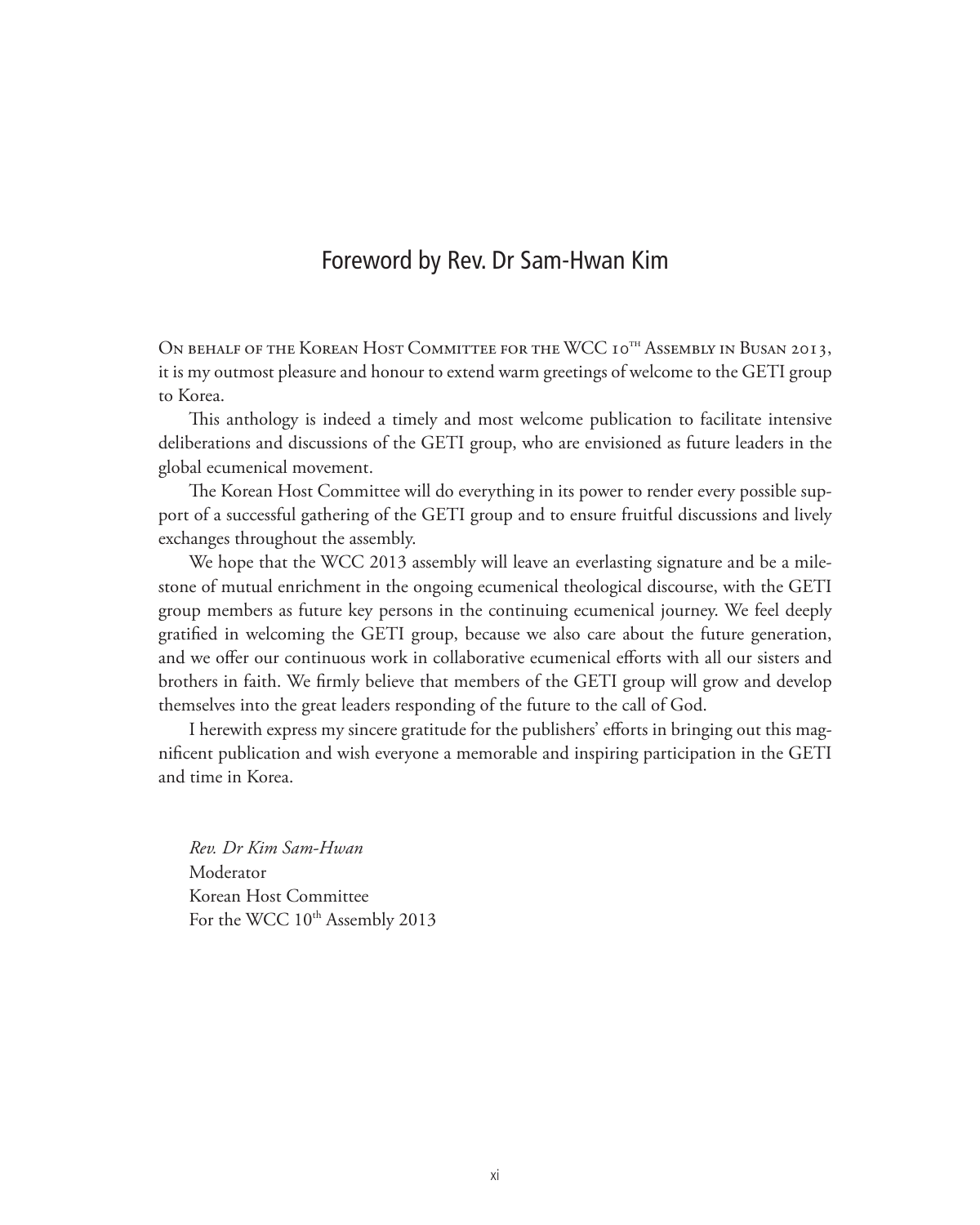#### Foreword by Rev. Dr Jong-Wha Park

Publication of this workbook for the Global Ecumenical Theological Institute (GETI) programme is a precious gift timely offered, along with the preparation for the 10th Assembly of the WCC in Busan this year. It is designed to help people who are eager to become acquainted with the ecumenical movement up to now, in theory and practice, and actively to participate in envisioning our future ecumenism, transforming our world and Christianity in the 21st century.

With such a "common understanding and vision" of a wider ecumenism in the WCC and beyond the WCC, young leaders are sincerely invited from among our member and nonmember churches of the WCC to be positive actors in the GETI programmes before and during the 10th Assembly of the WCC in Busan.

*Ecumenical Visions for the 21<sup>st</sup> Century* introduces vital concerns and programmes of the ecumenical movement today and tomorrow as they relate to the global, Asian and Korean contexts. In addition, dozens of ecumenical issues are presented, explained, and debated, each with relevant texts and references for further study and considerations. We are very happy that GETI also offers with its guide book a theologically and practically "open space" (*Madang*) of exchange and encounter.

On behalf of the Korean Host Committee(KHC) for the 10th Assembly, I offer heartfelt thanks to the editorial team, and I welcome all who are coming to GETI and supporting the programme.

*Rev. Dr Jong-Wha Park* Vice Moderator of KHC for Theology and International Relations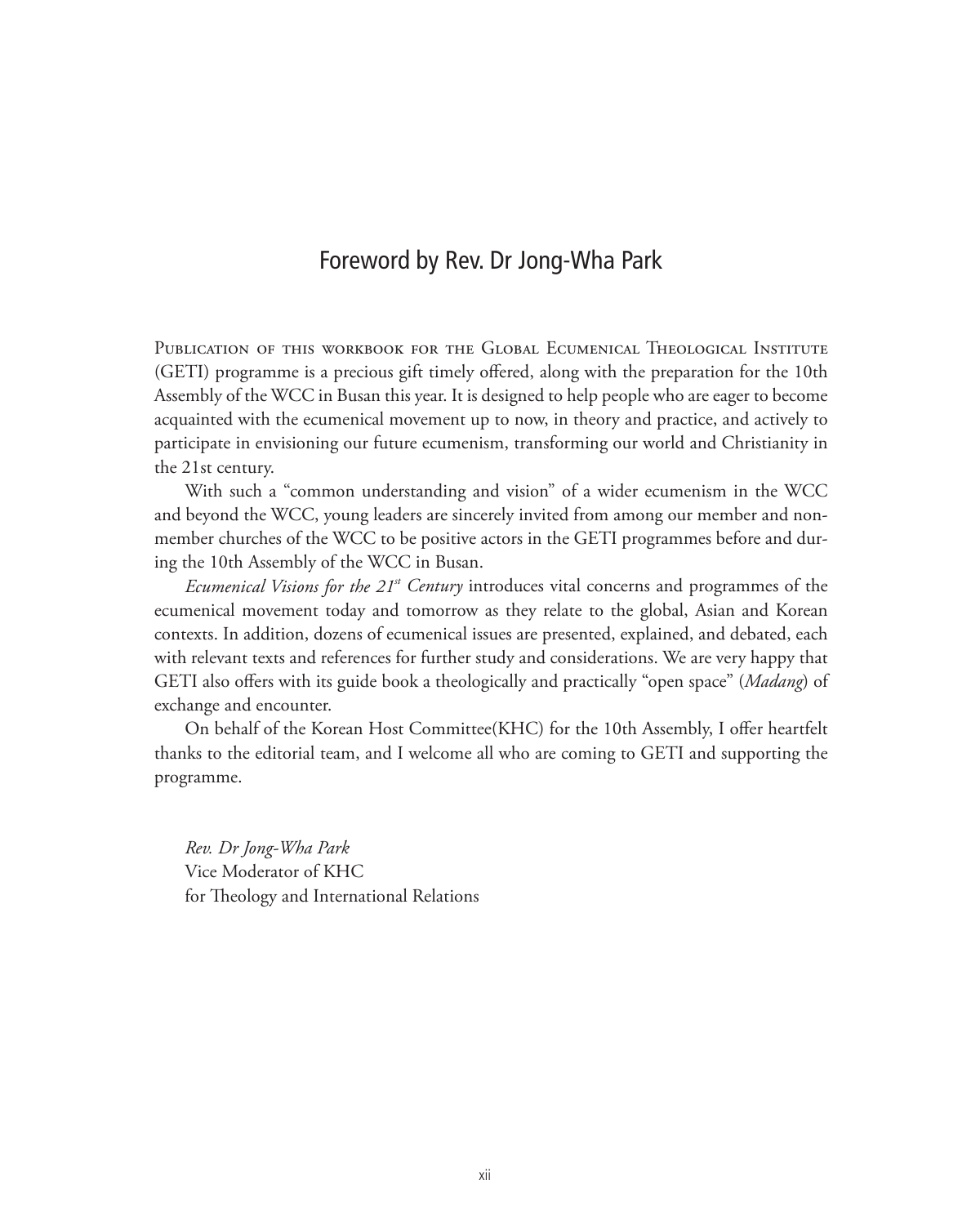#### Editors' Preface by Mélisande Lorke and Dietrich Werner

#### *"Brought by the Holy Spirit into One Fully Committed Fellowship"*

Teaching ecumenism is vital for the future of World Christianity. When the ecumenical movement began after the first world mission conference in Edinburgh in 1910, only some 300 Christian denominations existed (the majority of which were to be found in the North). Teaching about ecumenism could still be regarded as a prerogative for a small *avantgarde* of selected western church people and a few pioneering ecumenical leaders in the 20th century. In the 21st century, however, with the majority of Christianity now having shifted to the global South and with the number of Christian denominations having multiplied exponentially,<sup>1</sup> study of world Christianity and ecumenism—in all geographical contexts and periods—is a must for every church representative and religious educator around the world.

Studying ecumenism does not mean forgetting or marginalizing one's own denominational tradition and ecclesial identity. Rather it is about widening one's own understanding of the church and its mission to a global perspective. To be the church and to give witness to the one gospel of Jesus Christ in any context of the world has to relate to the global church. It is to give responsible and visible expression to the fact that any local church is an integral part and embodiment of the universal church of Christ, which in ancient creedal tradition is confessed to be the one, holy, apostolic and catholic church. This conviction was expressed in the oftcited WCC New Delhi statement of 1961:

We believe that the unity which is both God's will and his gift to his Church is being made visible as all in each place who are baptized into Jesus Christ and confess him as Lord and Saviour are brought by the Holy Spirit into one fully committed fellowship, holding the one apostolic faith, preaching the one Gospel, breaking the one bread, joining in common prayer, and having a corporate life reaching out in witness and service to all and who at the same time are united with the whole Christian fellowship in all places and all ages in such wise that ministry and members are accepted by all, and that all can act and speak together as occasion requires for the tasks to which God calls his people.<sup>2</sup>

<sup>1.</sup> Some 40,000 Christian denominations were estimated to exist in 2010, see: Todd M. Johnson, Kenneth R. Ross (eds), *Atlas of Global Christianity*, Edinburgh University Press 2010.

<sup>2.</sup> See the full text at: http://www.oikoumene.org/en/resources/documents/assembly/new-delhi-1961/new-delhistatement-on-unity.html.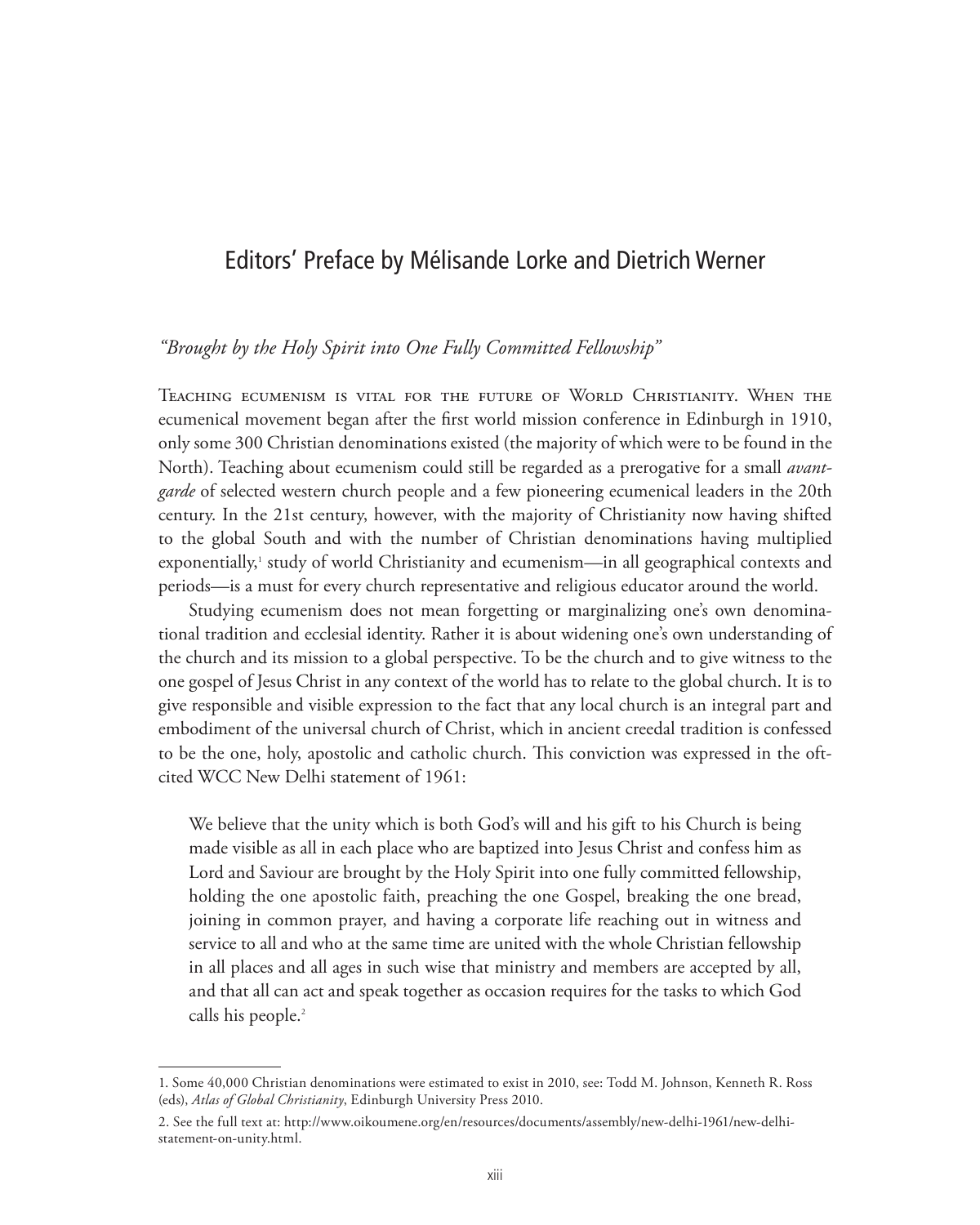That all Christian churches will be "brought by the Holy Spirit into one fully committed fellowship" is a key element in the vision of the ecumenical movement. It is also the core vision behind this collection of recent ecumenical key texts from the WCC and its ecumenical partners. Working toward one fully committed fellowship requires formation and deliberate theological training.<sup>3</sup> Learning about contemporary ecumenism involves studying other Christian church traditions in one's own context and region, including their theological heritage and self-understanding. Furthermore, it includes learning about the achievements, crucial questions and emerging convergences of the whole global ecumenical movement and recollection of the "ecumenical memory."4

There are many textbooks, anthologies and proper introductions to major debates and theological achievements of the historical ecumenical movement.5 The key sources and crucial texts of historical ecumenism in the 20th century are not repeated or included in this anthology.

Rather it is the purpose of this volume to provide a collection of more recent texts that discuss the core themes, the new shapes and emerging challenges of ecumenical Christianity in the 21st century. So the focus has been to include official statements and reference texts of the WCC and some of its major ecumenical partners from the past 20 years and in the context of world Christianity in the 21st century. Despite its length, we do not claim this publication to be all-embracing and comprehensive but rather an overview of some major current ecumenical themes and topics.<sup>6</sup>

The project was undertaken as a resource for the Global Ecumenical Theological Institute (GETI), planned by the ETE programme of WCC in cooperation with Korean and other partners in order to bring together 150 advanced students of theology for an intensive global study course prior to and during the 10th assembly of WCC in Busan, South Korea, in October/ November 2013.

The criteria for the selection of these texts were:

• Sources which present one of the major recent themes, key issues and concerns reflected in the work of one of the programmes of WCC and its ecumenical partners in the years after the Porto Alegre assembly (2006);

<sup>3.</sup> See: "Magna Charta on Ecumenical Formation in Theological Education in the 21st Century—10 Key Convictions," in: Dietrich Werner, *Theological Education in World Christianity: Ecumenical Perspectives and Future Priorities*, PTCA Publication, No 2, Kolkatta, 2011, 34-41. See also major volumes on theological education and ecumenism which have been published before the 10th WCC assembly by ETE: Dietrich Werner, David Esterline, Namsoon Kang, Joshva Raja (eds), *Theological Education in World Christianity*, Regnum Publishers, Oxford 2010; Isabel Phiri, Dietrich Werner (eds), *Handbook of Theological Education in Africa*, Regnum Publishers, Oxford 2013; Hope Antone, Hyunju Bae, Wati Longchar, Huang Po Ho, Dietrich Werner (eds), *Asian Handbook for Theological Education and Ecumenism*, Regnum Publishers, Oxford 2013.

<sup>4.</sup> See Dietrich Werner, "Preserving the Memory(ies) of the Ecumenical Movement: A Crucial Task for World Christianity Facing the pluralisation of Ecumenical Actors and the Acceleration of Information Flows," ch. 9 in Michael Nai Poon, Marek Rostrowski (eds), *Mission, Memory and Communion; Documenting World Christianity in the Twenty-First Century*, A CSCA Publication Singapore 2013.

<sup>5.</sup> See, for example, Michael Kinnamon and Brian E. Cope (eds.), *The Ecumenical Movement: An Anthology of Key Texts and Voices*, WCC Publications 1997, new edition forthcoming; see also Noel Davis and Martin Conway (eds): *World Christianity in the 20th Century: An SCM Reader*, and *World Christianity in the 20th Century: An SCM Core Text*, SCM Press 2008.

<sup>6.</sup> See other WCC documents on: www.globethics.net/web/de-world-council-of-churchescollection?layoutPlid=4297674 or www.oikoumene.org/en/resources/documents/wcc-programmes/.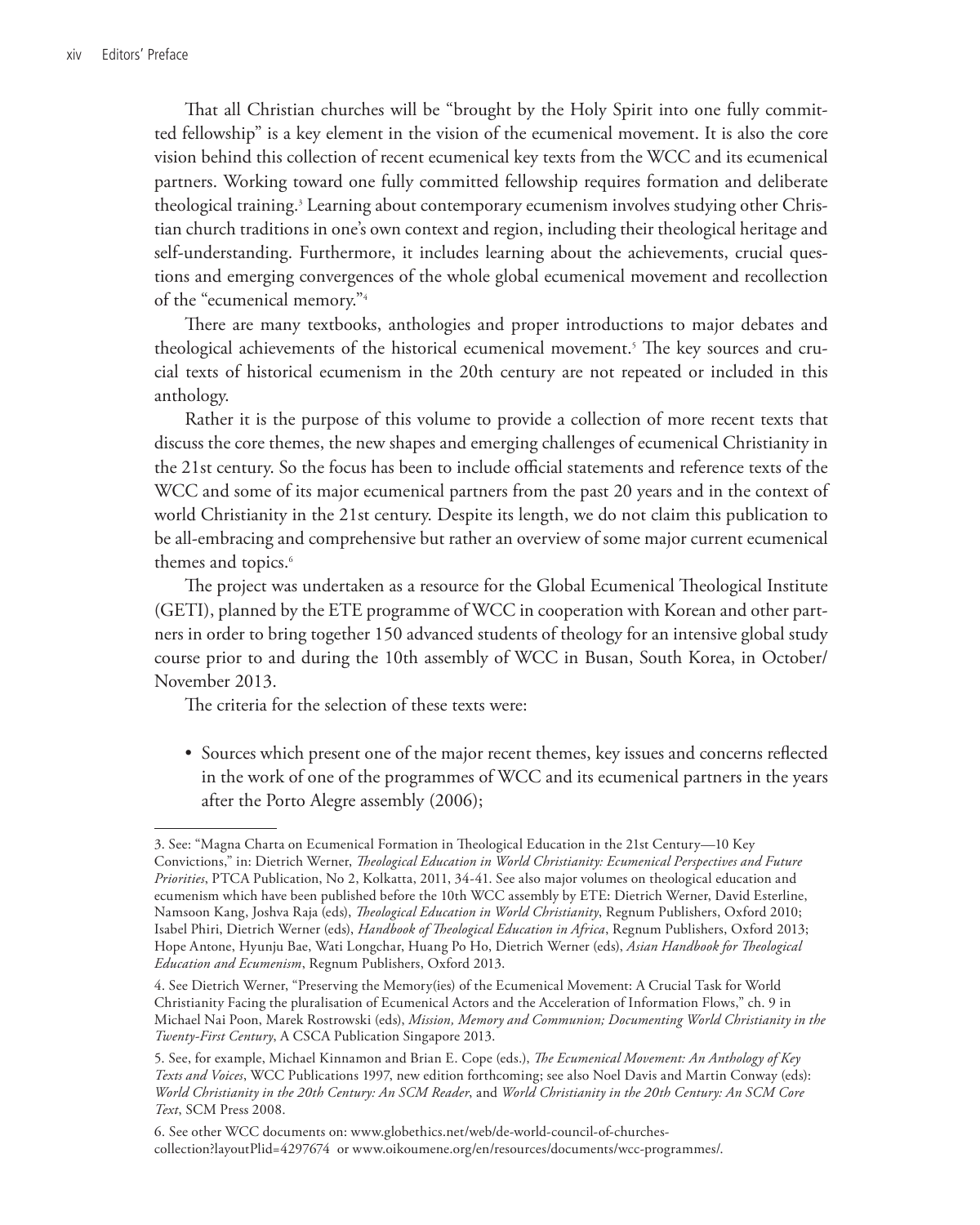- Sources which relate to the main themes and proposed issues to be reflected in the 10th Assembly of the WCC in Busan and its Korean and Asian partner churches under the theme "God of life, lead us to justice and peace";
- Sources which reflect some common authorship, corporate ownership and authoritative status within the WCC and thereby are beyond the level of just individual theological voices and essays (formally the authority level of the collected texts varies significantly, as only some of them have been officially authorized as statements endorsed by the WCC Central Committee, while others are common texts or conference papers from occasions related to or organized by the WCC);
- Sources which are appropriate to serve as a basis for a solid discussion in a seminar with theological students.

The theological collection here—this cannot be underlined strongly enough—by no means presents the whole of the theological work of the WCC in the past 20 years. There is much more which has been worked out by the different components and programmes active in the global ecumenical movement. The collection presented here displays a partial view on some major themes, no more or less.

The collection of key texts on ecumenism and World Christianity, presented as the GETI Reader for Busan assembly has been prepared so:

- that the book is available in print *for student and faculty participants* to be used for the two weeks Global Ecumenical Theological Institute in Seoul and Busan, 25 October to 9 November 2013;
- that the printed version be accompanied by a *digital version of an enlarged GETI texts collection, with additional texts* and which is available on an accompanying CD-ROM and for more long-term use on a special website;<sup>7</sup>
- that both the printed as well as the digital resources of this textbook can serve also the wider purpose of serving as a *reader for regional courses on ecumenism, World Christianity and inter-faith issues to be held by theological seminaries, faculties and Christian educational institutions all around the world* in 2013 and subsequent years after the assembly;
- that each of the main texts is accompanied by a short introductory paragraph giving some information on the background and key contents of the relevant text and proposing *three discussion questions* as a starter for learning and study processes in theological seminaries.

People interested can find more WCC related resources on the WCC website<sup>s</sup> and also in the special collection of WCC-related articles and statements in GlobeTheoLib.<sup>9</sup>

<sup>7.</sup> www.globethics.net/geti.

<sup>8.</sup> www.oikoumene.org/en/resources.html.

<sup>9.</sup> www.globethics.net/web/de-world-council-of-churches-collection?layoutPlid=4297674.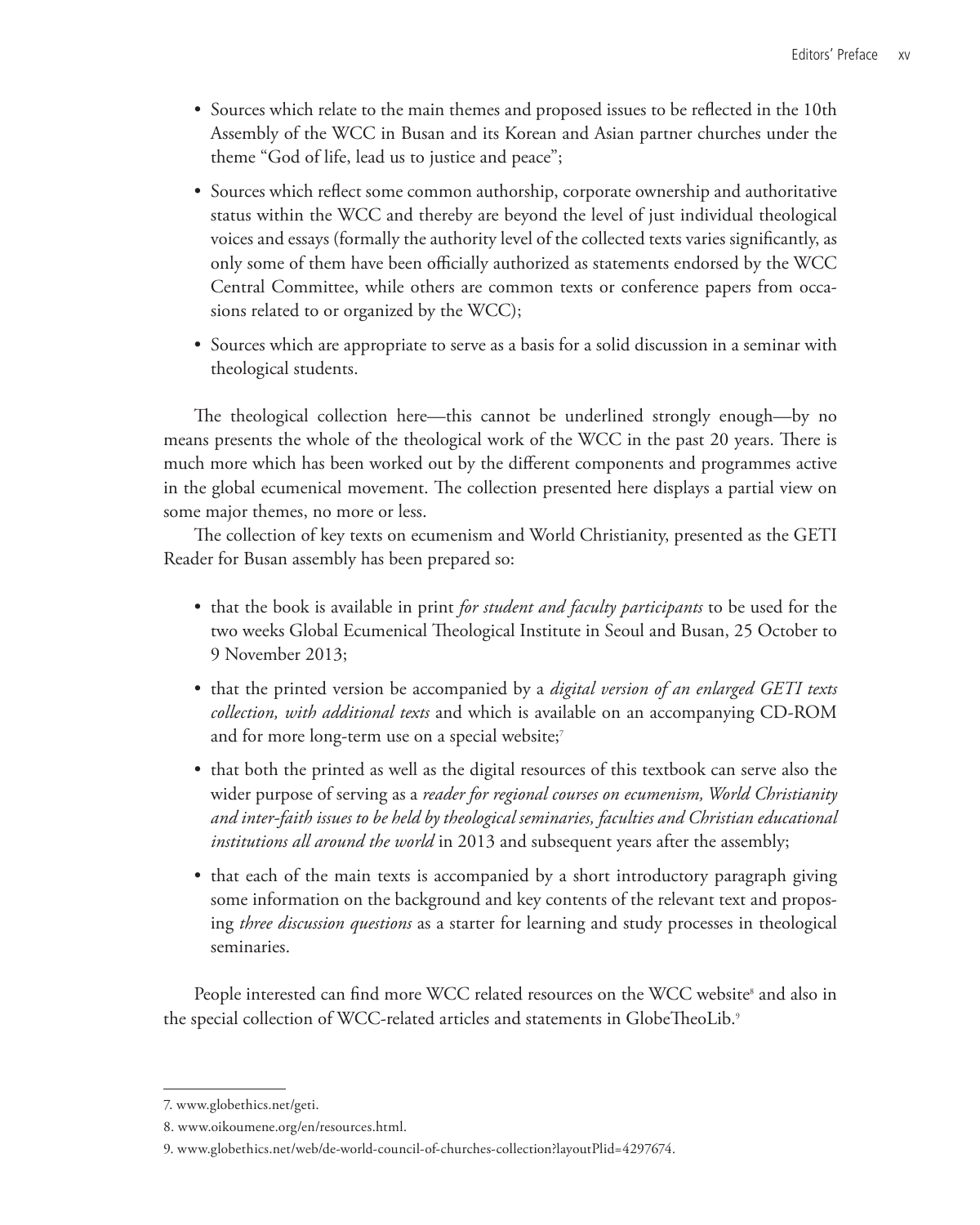The initiative of ETE and its related networks of some 70 regional associations of theological schools to bring together more than 150 advanced theological students, educators and researchers from younger generations for a high level ecumenical theological institute in Busan underlines that the future generations of theologians and their nurture and accompaniment do play a crucial role for the future of the ecumenical movement as well as for the unity of the church in the current situation of World Christianity as a whole. The majority of those serving in key positions of churches and the ecumenical movement today have been part of youth programmes and ecumenical formation experiences in crucial stages of their life before, whether this has taken place in Bossey Ecumenical Institute or in courses of similar institutions in the majority world. It is vital for those from younger generations that they realize that in discerning and trying to articulate their own authentic vision for ecumenism, mission and dialogue for their contexts today they are not left alone. They are accompanied and nurtured by a host of faith witnesses, ecumenical traditions and ecumenical visions which have been articulated before them or by committed groups contemporary to them. These ecumenical visions and traditions need to be remembered, studied and critically discussed in order to sharpen the theological assessment of ecclesial, social and ethical challenges today before they can be reappropriated and translated in relation to the conditions of our times. This GETI Reader, *Ecumenical Visions for the Twenty-First Century*, therefore is not a collection of ready-made recipes and easy answers which immediately fit each local context, but rather it is a collection of key theological texts reflecting essential areas of convergence as well as ongoing theological dialogue between churches participating in the "unique fellowship of churches" presented within the WCC.

For the completion of this reader and textbook on contemporary themes in ecumenism we thank various institutions, persons and programmes which have supported this project:

- we express deep gratitude for gracious general support for the Global Ecumenical Theological Institute (which also has made this publication possible) to several partners: Luce Foundation, EMW Hamburg, CANACOM, Evangelical Lutheran Church of Finland, Church of Sweden, Evangelical Lutheran Church in America, Foundation for Theological Education in South East Asia, World Communion of Reformed Churches, Lutheran World Federation, FAP, Mission 21, United Evangelical Mission, Council for World Mission, MF School of Theology Oslo, Norway and several others.
- we express sincere gratitude to EMW Hamburg (Dr. Michael Biehl) and to Badische Landeskirche in Karlsruhe, Germany (OKR Susanne Labsch), which have specifically supported the printing costs;
- we appreciate support and advice received from many colleagues in WCC programmes who have helped to propose and identify key texts to be included as well as WCC publisher Michael West, who has overseen production of this publication and its copublication with Christian Literature Society of Korea;
- we acknowledge very committed support in terms of editorial work and software management by the Global Digital Library for Theology and Ecumenism (GlobeTheoLib);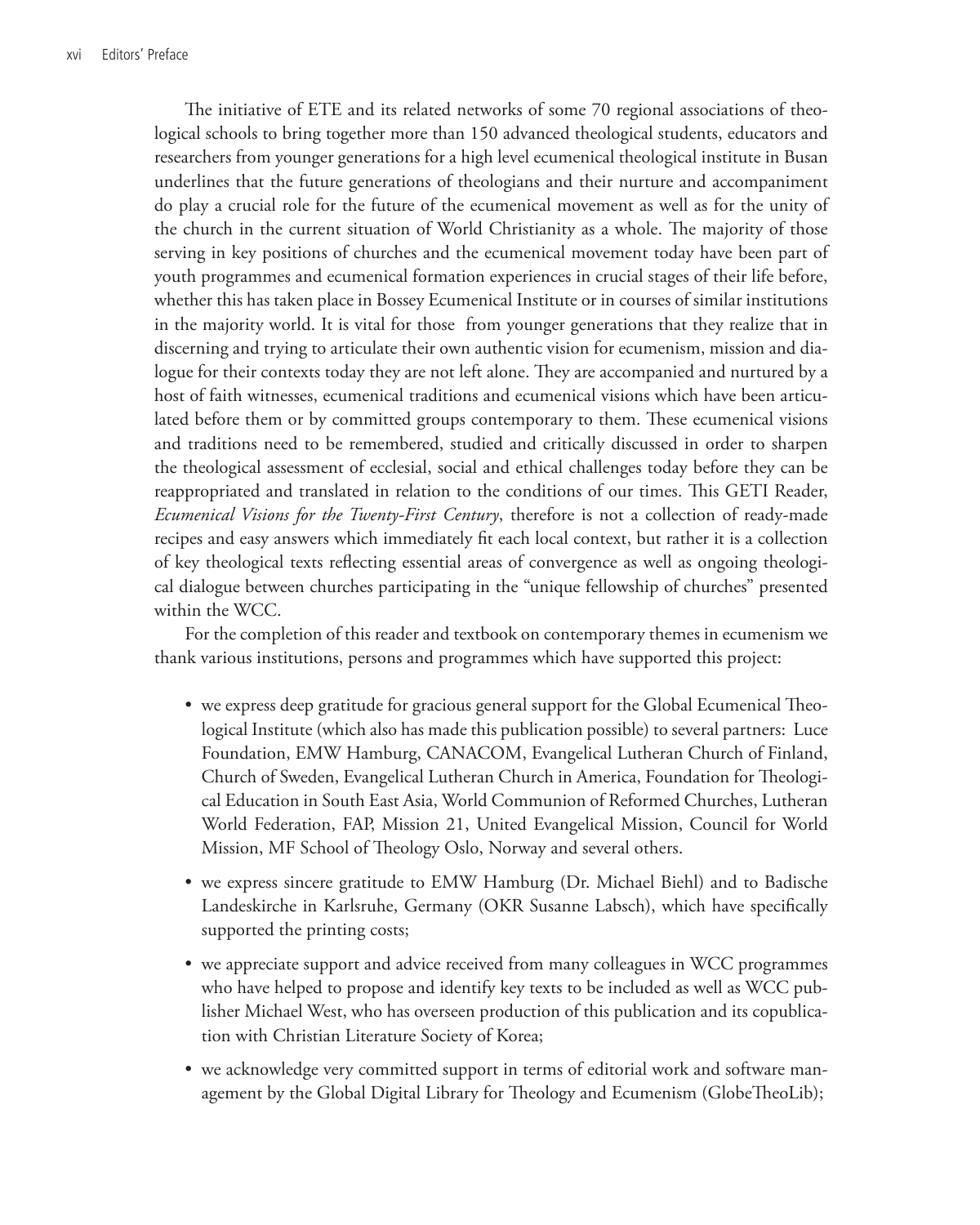• we thank the typesetter, Michelle Cook, who managed to develop a proper layout for all the various texts and their complex different settings.

We do hope that this volume will serve the training and education of young ecumenical leaders all around the world. Through reading these texts, may they be inspired by the ecumenical work that has been done in the generation before them. Through learning about the ecumenical past and present, may they empower themselves to shape the future of ecumenism in the years to come—to the glory of God, following the path and witness which Jesus Christ has mandated his disciples to follow until the ends of the earth (Acts 1: 8).

#### Acknowledgements

*Except where otherwise stated, all texts reprinted in this anthology are from WCC programmes, consultations and working groups. Apart from acknowledgment of our gratitude to other, non-WCC sources, this list also provides or links to additional background information and related websites on the issues and agencies involved:* 

*Excerpt 4:* Reprinted from Todd M. Johnson and Gina A. Bellofatto, "Upon Closer Examination: The Status of World Christianity," in *River of God: An Introduction to World Mission*, edited by Doug Priest and Stephen Burris, Eugene, Ore.: Wipf and Stock, 2012, pp.108–124.

*Excerpts 6, 7, 9, 10, 12:* Reprinted with kind permission from: Hope Antone, Wati Longchar, Huynju Bae, Huang Po Ho, Dietrich Werner (eds), *Asian Handbook for Theological Education and Ecumenism,* Regnum Publishers, Oxford, 2013.

*Excerpt 8:* Reprinted with kind permission from *Journal of World Christianity,* 2010, Volume 3:1, pp.18-46.

*Excerpt 11*: Reprinted with kind permission from: Dietrich Werner, David Esterline, Namsoon Kang, Joshva Raja (eds), *Theological Education in World Christianity,* Regnum Publishers, Oxford, 2010, pp. 436-42.

*Excerpt 13c:* The People's Forum Peace for Life traces its roots to the International Ecumenical Conference on Terrorism in a Globalised World, held in Manila in September 2002 (sponsored by the World Council of Churches, the Christian Conference of Asia and the National Council of Churches in the Philippines), where it was resolved to form a new ecumenical alliance to gather faith-based resistance to the terror of war and economic globalisation. The project proposal for the People's Charter for Peace for Life was coordinated by Prof. Kim Yong-Bock, Seoul: http://www.peaceforlife.org/programs/peacecharter/188-a-peoples-charter-on-peace-for-life-project-proposal;which includes the background document.

*Excerpt 30:* Reprinted with kind permission from homepage of Kairos Palestine, where additional information can be found on the background and reactions to this document: http:// www.kairospalestine.ps/.